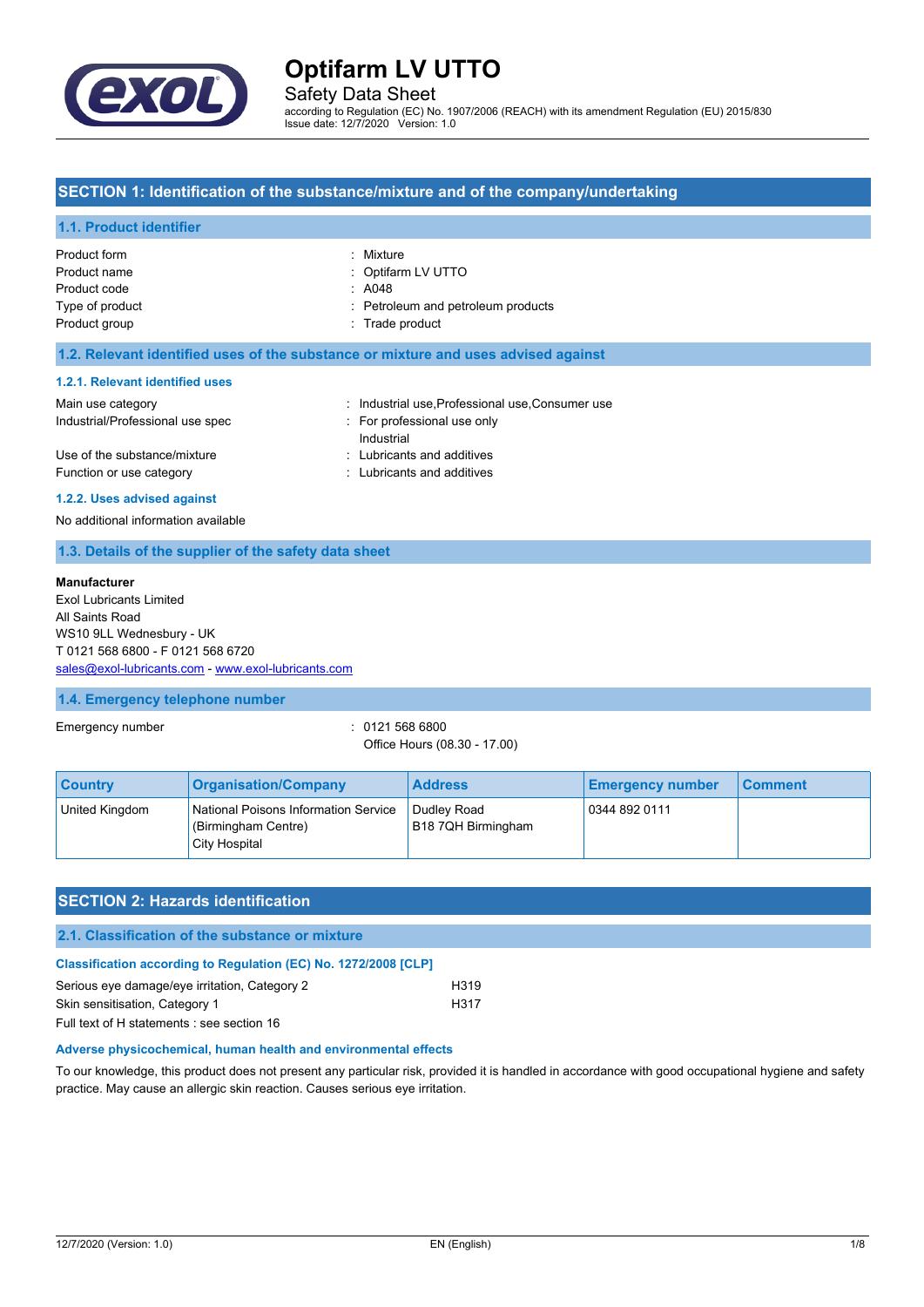# Safety Data Sheet

according to Regulation (EC) No. 1907/2006 (REACH) with its amendment Regulation (EU) 2015/830

## **2.2. Label elements**

| Labelling according to Regulation (EC) No. 1272/2008 [CLP] |                                                                                                                                                                                                                                                                                                                                                                                                        |
|------------------------------------------------------------|--------------------------------------------------------------------------------------------------------------------------------------------------------------------------------------------------------------------------------------------------------------------------------------------------------------------------------------------------------------------------------------------------------|
| Hazard pictograms (CLP)                                    |                                                                                                                                                                                                                                                                                                                                                                                                        |
| Signal word (CLP)                                          | GHS07<br>: Warning                                                                                                                                                                                                                                                                                                                                                                                     |
| Hazardous ingredients                                      | : CALCIUM LONG CHAIN ALKARYL SULPHONATE; CALCIUM BRANCHED CHAIN<br>ALKARYL SULFONATE                                                                                                                                                                                                                                                                                                                   |
| Hazard statements (CLP)                                    | : H317 - May cause an allergic skin reaction.<br>H319 - Causes serious eye irritation.                                                                                                                                                                                                                                                                                                                 |
| Precautionary statements (CLP)                             | : P261 - Avoid breathing dust/fume/gas/mist/vapours/spray.<br>P280 - Wear protective gloves/protective clothing/eye protection/face protection/hearing<br>protection.<br>P333+P313 - If skin irritation or rash occurs: Get medical advice/attention.<br>P337+P313 - If eye irritation persists: Get medical advice/attention.<br>P362+P364 - Take off contaminated clothing and wash it before reuse. |
| UFI                                                        | : GYV2-A01M-U001-N1P2                                                                                                                                                                                                                                                                                                                                                                                  |
|                                                            |                                                                                                                                                                                                                                                                                                                                                                                                        |

#### **2.3. Other hazards**

No additional information available

## **SECTION 3: Composition/information on ingredients**

#### **3.1. Substances**

### Not applicable

### **3.2. Mixtures**

| <b>Name</b>                                                                                     | <b>Product identifier</b>                                                                                | $\frac{9}{6}$  | <b>Classification according to</b><br><b>Regulation (EC) No.</b><br>1272/2008 [CLP] |
|-------------------------------------------------------------------------------------------------|----------------------------------------------------------------------------------------------------------|----------------|-------------------------------------------------------------------------------------|
| Baseoil - Unspecified - Lubricating Oils (Petroleum),<br>C20-50, Hydrotreated Neutral Oil-Based | (CAS-No.) 72623-87-1<br>(EC-No.) 276-738-4<br>(EC Index-No.) 649-483-00-5<br>(REACH-no) 01-2119474889-13 | $\geq 80 - 50$ | Asp. Tox. 1, H304                                                                   |
| <b>MINERAL OIL</b><br>substance with a Community workplace exposure limit                       | (CAS-No.) 64742-54-7<br>(EC-No.) MIXTURE<br>(REACH-no) 01-2119484627-25                                  | $\geq 1 - 5.5$ | Asp. Tox. 1, H304                                                                   |
| ZINC DIALKYLDITHIOPHOSPHATE                                                                     | (CAS-No.) 68649-42-3<br>(EC-No.) 272-028-3<br>(REACH-no) 01-2120742271-64                                | $\geq 1 - 5.5$ | Eye Dam. 1, H318<br>Skin Irrit. 2, H315<br>Aquatic Chronic 2, H411                  |
| CALCIUM LONG CHAIN ALKARYL SULPHONATE                                                           | (CAS-No.) 90194-27-7<br>(EC-No.) 290-636-7<br>(REACH-no) 01-2119488974-16                                | $\geq 1 - 5.5$ | Aquatic Chronic 4, H413<br>Skin Sens. 1, H317                                       |
| CALCIUM BRANCHED CHAIN ALKARYL<br><b>SULFONATE</b>                                              | (EC-No.) 271-877-7                                                                                       | $\geq 1 - 5.5$ | Skin Sens. 1, H317<br>Aquatic Chronic 4, H413                                       |
| Full text of H-statements: see section 16                                                       |                                                                                                          |                |                                                                                     |

# **SECTION 4: First aid measures**

## **4.1. Description of first aid measures**

First-aid measures after inhalation : Remove person to fresh air and keep comfortable for breathing.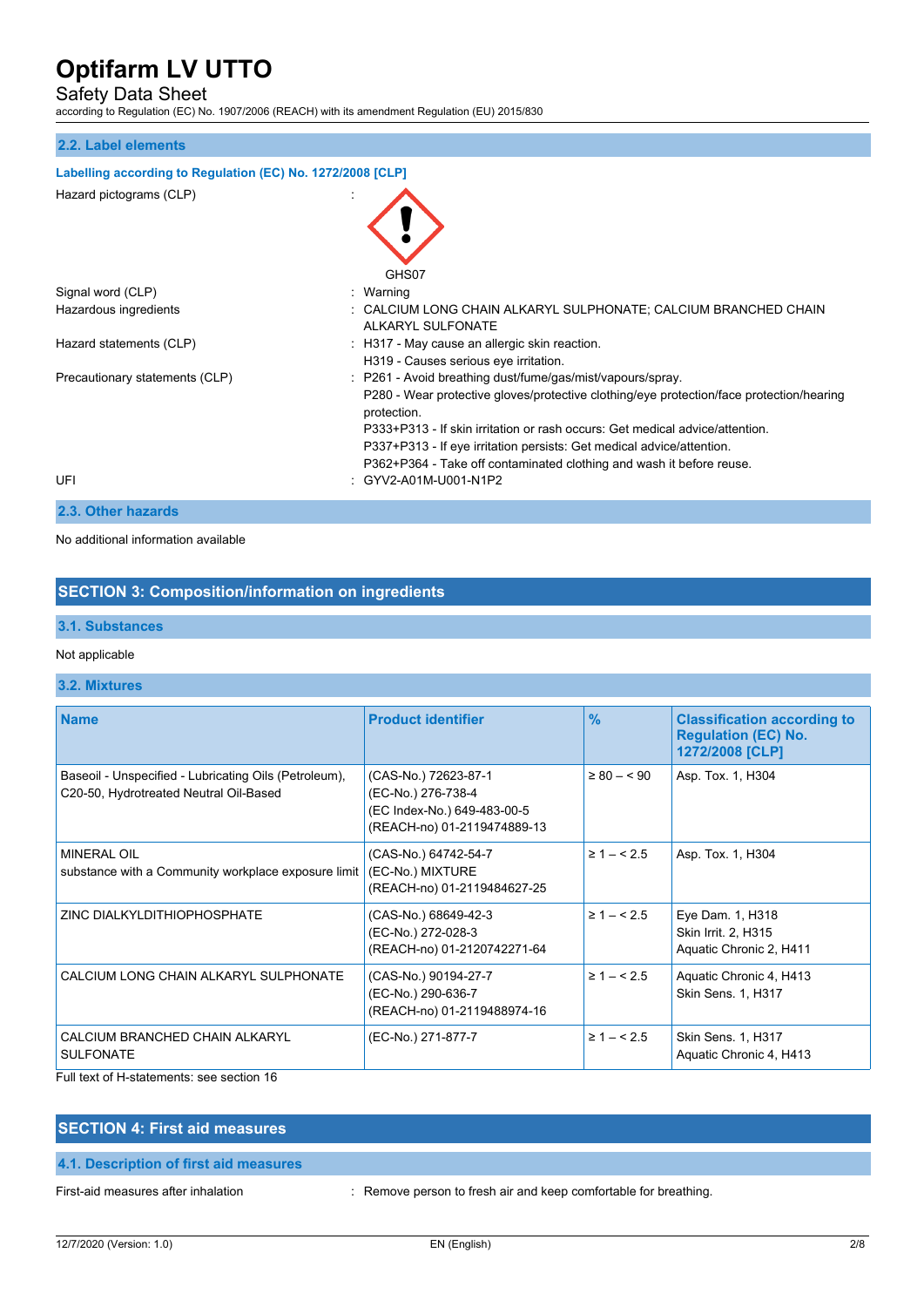# Safety Data Sheet

| according to Regulation (EC) No. 1907/2006 (REACH) with its amendment Regulation (EU) 2015/830 |                                                                                                                                                                                     |
|------------------------------------------------------------------------------------------------|-------------------------------------------------------------------------------------------------------------------------------------------------------------------------------------|
| First-aid measures after skin contact                                                          | Wash skin with plenty of water. Take off contaminated clothing. If skin irritation or rash<br>occurs: Get medical advice/attention.                                                 |
| First-aid measures after eye contact                                                           | : Rinse cautiously with water for several minutes. Remove contact lenses, if present and easy<br>to do. Continue rinsing. If eye irritation persists: Get medical advice/attention. |
| First-aid measures after ingestion                                                             | : Call a poison center or a doctor if you feel unwell.                                                                                                                              |
| 4.2. Most important symptoms and effects, both acute and delayed                               |                                                                                                                                                                                     |
| Symptoms/effects after skin contact<br>Symptoms/effects after eye contact                      | : May cause an allergic skin reaction.<br>$\therefore$ Eye irritation.                                                                                                              |

# **4.3. Indication of any immediate medical attention and special treatment needed**

Treat symptomatically.

| <b>SECTION 5: Firefighting measures</b>                    |                                                                                                                                           |
|------------------------------------------------------------|-------------------------------------------------------------------------------------------------------------------------------------------|
| 5.1. Extinguishing media                                   |                                                                                                                                           |
| Suitable extinguishing media                               | : Water spray. Dry powder. Foam. Carbon dioxide.                                                                                          |
| 5.2. Special hazards arising from the substance or mixture |                                                                                                                                           |
| Hazardous decomposition products in case of fire           | : Toxic fumes may be released.                                                                                                            |
| 5.3. Advice for firefighters                               |                                                                                                                                           |
| Protection during firefighting                             | Do not attempt to take action without suitable protective equipment. Self-contained<br>breathing apparatus. Complete protective clothing. |

| <b>SECTION 6: Accidental release measures</b>                            |                                                                                                                                                                |  |  |
|--------------------------------------------------------------------------|----------------------------------------------------------------------------------------------------------------------------------------------------------------|--|--|
| 6.1. Personal precautions, protective equipment and emergency procedures |                                                                                                                                                                |  |  |
| 6.1.1. For non-emergency personnel                                       |                                                                                                                                                                |  |  |
| <b>Emergency procedures</b>                                              | : Ventilate spillage area. Avoid contact with skin and eyes. Avoid breathing<br>dust/fume/gas/mist/vapours/spray.                                              |  |  |
| 6.1.2. For emergency responders                                          |                                                                                                                                                                |  |  |
| Protective equipment                                                     | : Do not attempt to take action without suitable protective equipment. For further information<br>refer to section 8: "Exposure controls/personal protection". |  |  |
| <b>6.2. Environmental precautions</b>                                    |                                                                                                                                                                |  |  |
| Avoid release to the environment.                                        |                                                                                                                                                                |  |  |
| 6.3. Methods and material for containment and cleaning up                |                                                                                                                                                                |  |  |
| Methods for cleaning up<br>Other information                             | Take up liquid spill into absorbent material.<br>Dispose of materials or solid residues at an authorized site.                                                 |  |  |
| 6.4. Reference to other sections                                         |                                                                                                                                                                |  |  |
|                                                                          |                                                                                                                                                                |  |  |

For further information refer to section 13.

| <b>SECTION 7: Handling and storage</b> |                                                                                                                                                                                                                           |
|----------------------------------------|---------------------------------------------------------------------------------------------------------------------------------------------------------------------------------------------------------------------------|
| 7.1. Precautions for safe handling     |                                                                                                                                                                                                                           |
| Precautions for safe handling          | : Ensure good ventilation of the work station. Wear personal protective equipment. Avoid<br>contact with skin and eyes. Avoid breathing dust/fume/gas/mist/vapours/spray.                                                 |
| Hygiene measures                       | : Do not eat, drink or smoke when using this product. Always wash hands after handling the<br>product. Contaminated work clothing should not be allowed out of the workplace. Wash<br>contaminated clothing before reuse. |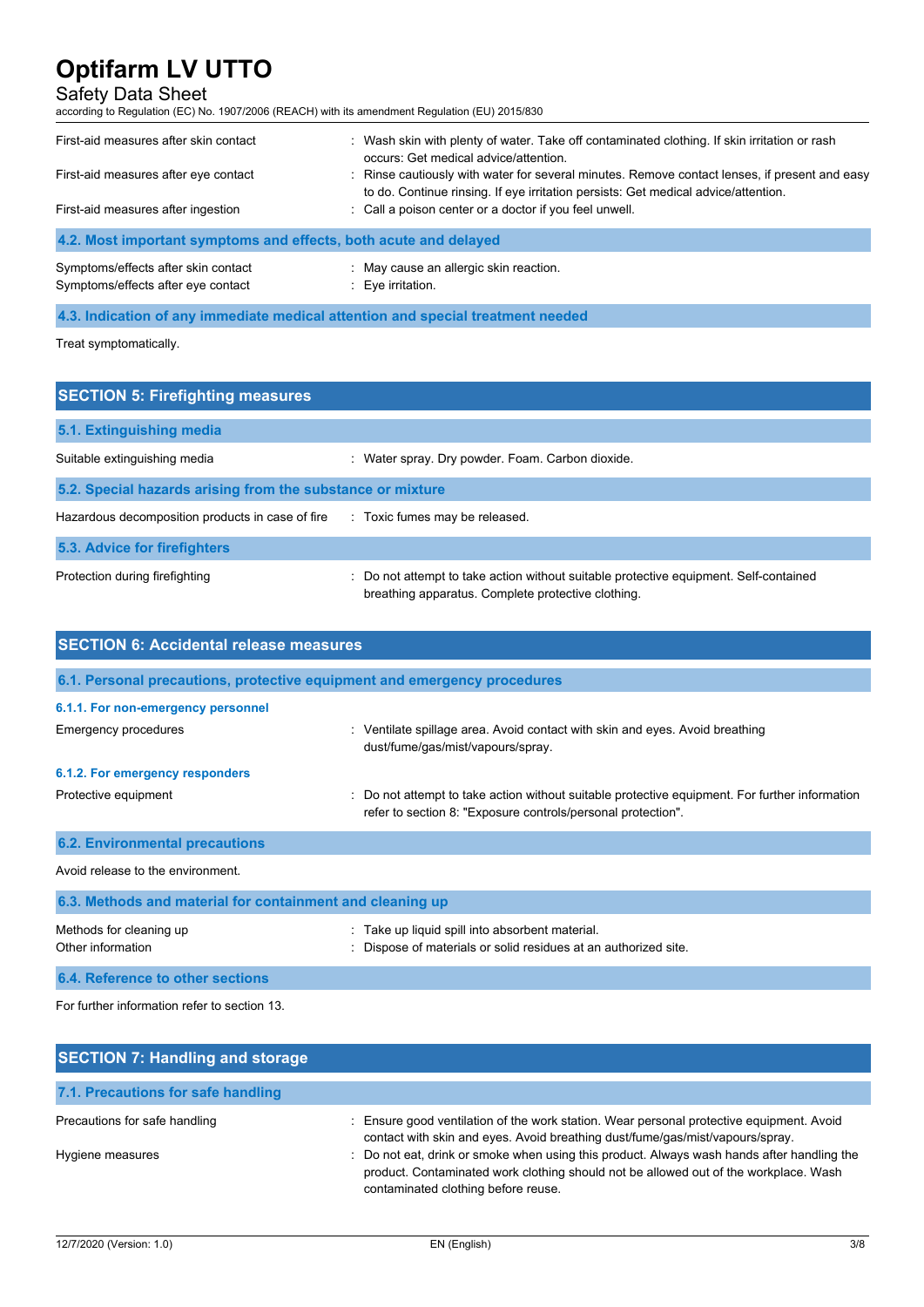## Safety Data Sheet

according to Regulation (EC) No. 1907/2006 (REACH) with its amendment Regulation (EU) 2015/830

### **7.2. Conditions for safe storage, including any incompatibilities**

Storage conditions **Storage conditions** : Store in a well-ventilated place. Keep cool.

**7.3. Specific end use(s)**

No additional information available

## **SECTION 8: Exposure controls/personal protection**

### **8.1. Control parameters**

| <b>MINERAL OIL (64742-54-7)</b>          |                      |  |
|------------------------------------------|----------------------|--|
| <b>EU - Occupational Exposure Limits</b> |                      |  |
| Local name                               | Oil mist             |  |
| $\vert$ IOELV TWA (mg/m <sup>3</sup> )   | $5 \text{ mg/m}^3$   |  |
| $\vert$ IOELV STEL (mg/m <sup>3</sup> )  | 10 mg/m <sup>3</sup> |  |

#### **8.2. Exposure controls**

### **Appropriate engineering controls:**

Ensure good ventilation of the work station.

| <b>Hand protection:</b>           |
|-----------------------------------|
| Protective gloves                 |
|                                   |
| Eye protection:                   |
| Safety glasses                    |
|                                   |
| <b>Skin and body protection:</b>  |
| Wear suitable protective clothing |
|                                   |
| <b>Respiratory protection:</b>    |

In case of insufficient ventilation, wear suitable respiratory equipment

#### **Personal protective equipment symbol(s):**



**Environmental exposure controls:** Avoid release to the environment.

| <b>SECTION 9: Physical and chemical properties</b>         |                         |  |
|------------------------------------------------------------|-------------------------|--|
| 9.1. Information on basic physical and chemical properties |                         |  |
| Physical state                                             | $:$ Liquid              |  |
| Colour                                                     | $:$ brown.              |  |
| Odour                                                      | : Characteristic odour. |  |
| Odour threshold                                            | : No data available     |  |
| pH                                                         | : No data available     |  |
| Relative evaporation rate (butylacetate=1)                 | : No data available     |  |
| Melting point                                              | : Not applicable        |  |
|                                                            |                         |  |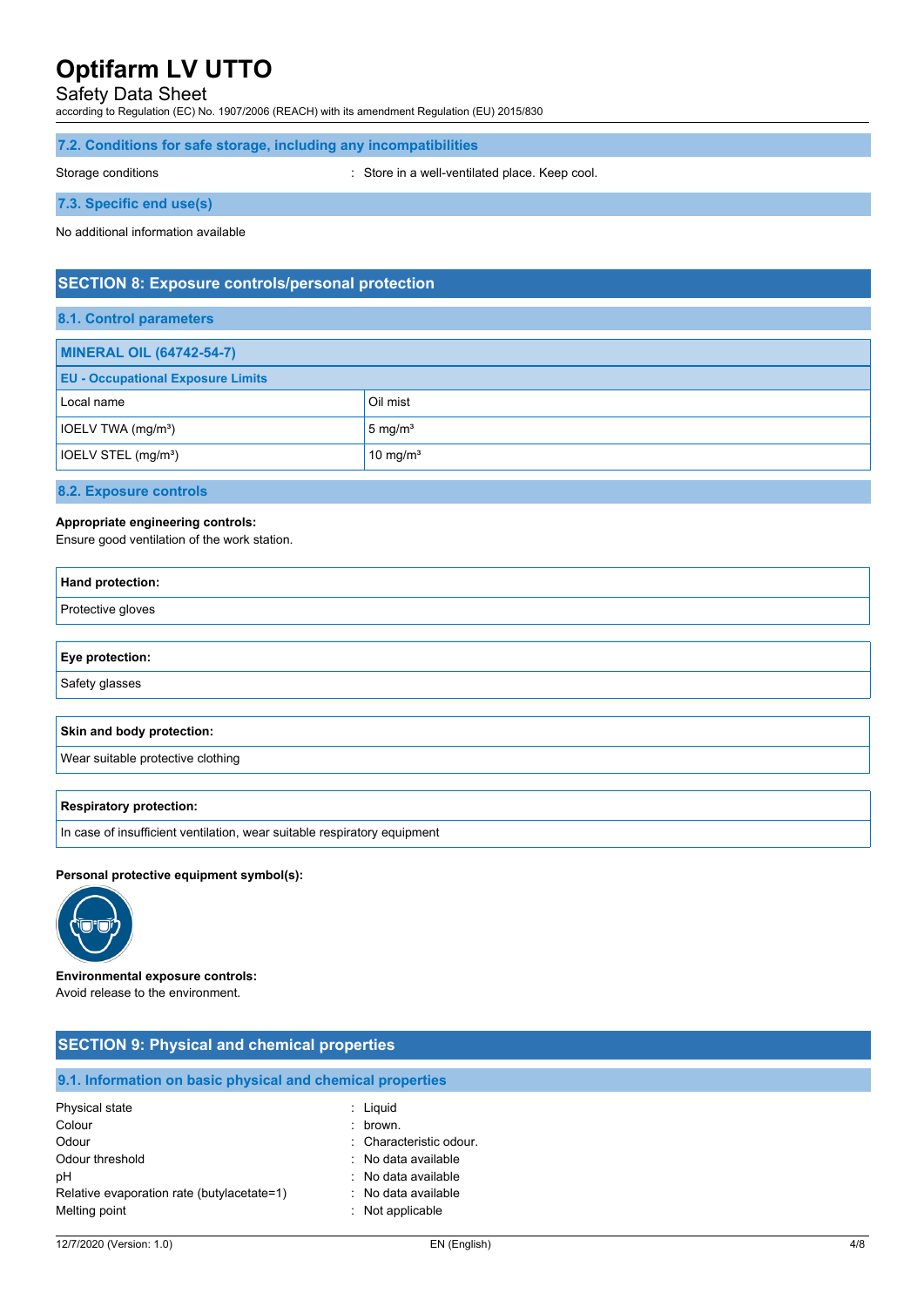## Safety Data Sheet

according to Regulation (EC) No. 1907/2006 (REACH) with its amendment Regulation (EU) 2015/830

| Freezing point                                  | No data available                        |
|-------------------------------------------------|------------------------------------------|
| Boiling point                                   | : No data available                      |
| Flash point                                     | : 225 °C                                 |
| Auto-ignition temperature                       | No data available                        |
| Decomposition temperature                       | : No data available                      |
| Flammability (solid, gas)                       | $:$ Not applicable                       |
| Vapour pressure                                 | No data available                        |
| Relative vapour density at 20 °C                | : No data available                      |
| Relative density                                | $: 0.858 \text{ @ } 15.6 \text{ deg } C$ |
| Solubility                                      | insoluble in water                       |
| Partition coefficient n-octanol/water (Log Pow) | : No data available                      |
| Viscosity, kinematic                            | : 39.8 mm <sup>2</sup> /s @ 40 deg C     |
| Viscosity, dynamic                              | : No data available                      |
| <b>Explosive properties</b>                     | No data available                        |
| Oxidising properties                            | : No data available                      |
| <b>Explosive limits</b>                         | No data available                        |
|                                                 |                                          |

#### **9.2. Other information**

No additional information available

# **SECTION 10: Stability and reactivity**

#### **10.1. Reactivity**

The product is non-reactive under normal conditions of use, storage and transport.

## **10.2. Chemical stability**

Stable under normal conditions.

**10.3. Possibility of hazardous reactions**

No dangerous reactions known under normal conditions of use.

**10.4. Conditions to avoid**

None under recommended storage and handling conditions (see section 7).

**10.5. Incompatible materials**

No additional information available

**10.6. Hazardous decomposition products**

Under normal conditions of storage and use, hazardous decomposition products should not be produced.

## **SECTION 11: Toxicological information**

### **11.1. Information on toxicological effects**

| Acute toxicity (oral)             | . Not classified                       |
|-----------------------------------|----------------------------------------|
| Acute toxicity (dermal)           | : Not classified                       |
| Acute toxicity (inhalation)       | : Not classified                       |
| Skin corrosion/irritation         | : Not classified                       |
| Serious eye damage/irritation     | : Causes serious eye irritation.       |
| Respiratory or skin sensitisation | : May cause an allergic skin reaction. |
| Germ cell mutagenicity            | : Not classified                       |
| Carcinogenicity                   | : Not classified                       |
| Reproductive toxicity             | : Not classified                       |
| STOT-single exposure              | : Not classified                       |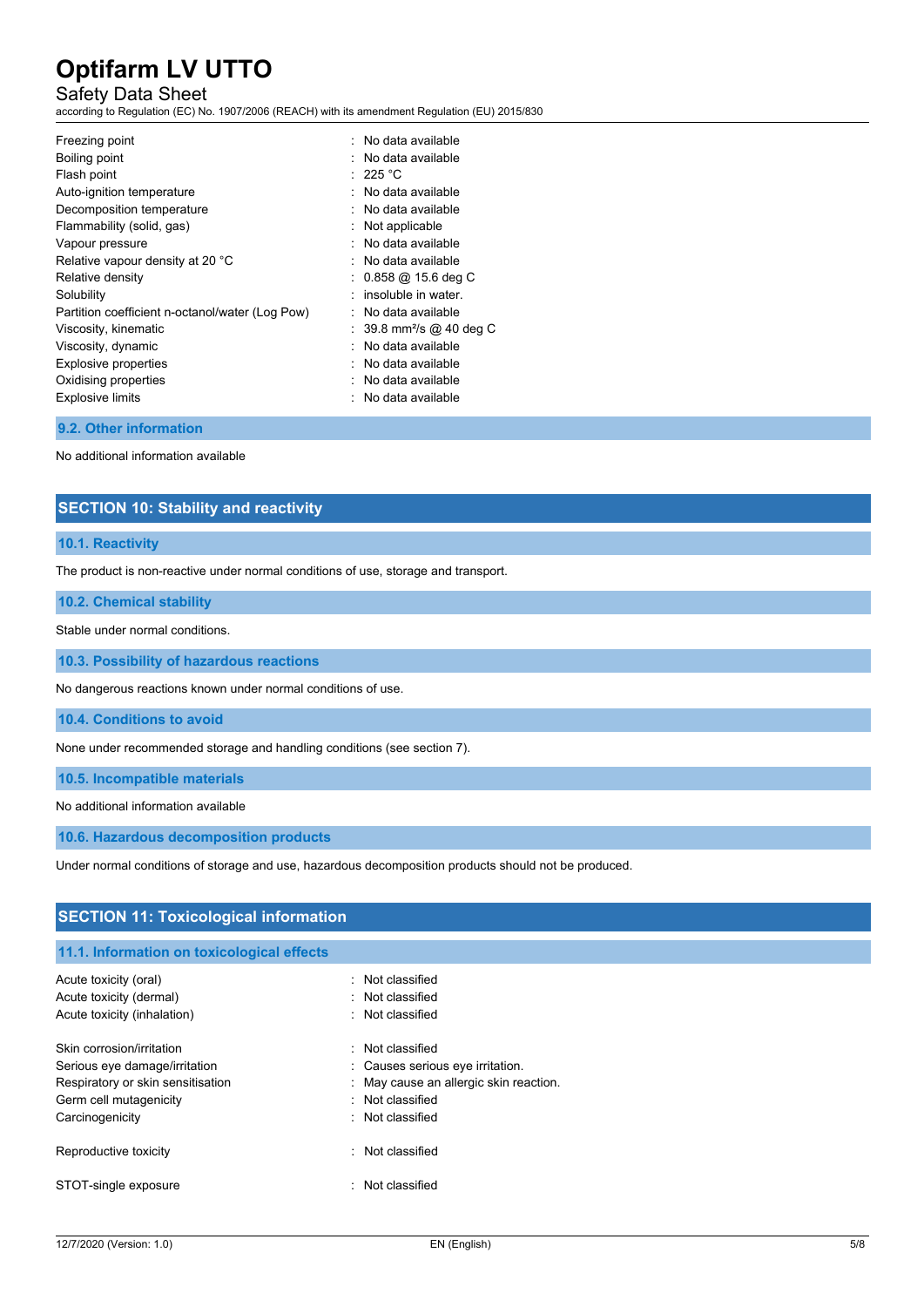# Safety Data Sheet

according to Regulation (EC) No. 1907/2006 (REACH) with its amendment Regulation (EU) 2015/830

| STOT-repeated exposure  | : Not classified                   |
|-------------------------|------------------------------------|
| Aspiration hazard       | : Not classified                   |
| <b>Optifarm LV UTTO</b> |                                    |
| Viscosity, kinematic    | 39.8 mm <sup>2</sup> /s @ 40 deg C |

| <b>SECTION 12: Ecological information</b>                                              |                                                                                                                            |
|----------------------------------------------------------------------------------------|----------------------------------------------------------------------------------------------------------------------------|
| 12.1. Toxicity                                                                         |                                                                                                                            |
| Ecology - general                                                                      | : The product is not considered harmful to aquatic organisms nor to cause long-term adverse<br>effects in the environment. |
| Hazardous to the aquatic environment, short-term<br>(acute)                            | : Not classified                                                                                                           |
| Hazardous to the aquatic environment, long-term<br>(chronic)<br>Not rapidly degradable | : Not classified                                                                                                           |
|                                                                                        |                                                                                                                            |
| 12.2. Persistence and degradability                                                    |                                                                                                                            |
| No additional information available                                                    |                                                                                                                            |
| 12.3. Bioaccumulative potential                                                        |                                                                                                                            |
| No additional information available                                                    |                                                                                                                            |
| 12.4. Mobility in soil                                                                 |                                                                                                                            |
| No additional information available                                                    |                                                                                                                            |
| 12.5. Results of PBT and vPvB assessment                                               |                                                                                                                            |
| No additional information available                                                    |                                                                                                                            |
| 12.6. Other adverse effects                                                            |                                                                                                                            |
| No additional information available                                                    |                                                                                                                            |
| <b>SECTION 13: Disposal considerations</b>                                             |                                                                                                                            |
| 13.1. Waste treatment methods                                                          |                                                                                                                            |
| Waste treatment methods                                                                | : Dispose of contents/container in accordance with licensed collector's sorting instructions.                              |

# **SECTION 14: Transport information**

| In accordance with ADR / RID / IMDG / IATA / ADN |                |                |                |                |
|--------------------------------------------------|----------------|----------------|----------------|----------------|
| <b>ADR</b>                                       | <b>IMDG</b>    | <b>IATA</b>    | <b>ADN</b>     | <b>RID</b>     |
| 14.1. UN number                                  |                |                |                |                |
| Not applicable                                   | Not applicable | Not applicable | Not applicable | Not applicable |
| 14.2. UN proper shipping name                    |                |                |                |                |
| Not applicable                                   | Not applicable | Not applicable | Not applicable | Not applicable |
| 14.3. Transport hazard class(es)                 |                |                |                |                |
| Not applicable                                   | Not applicable | Not applicable | Not applicable | Not applicable |
| 14.4. Packing group                              |                |                |                |                |
| Not applicable                                   | Not applicable | Not applicable | Not applicable | Not applicable |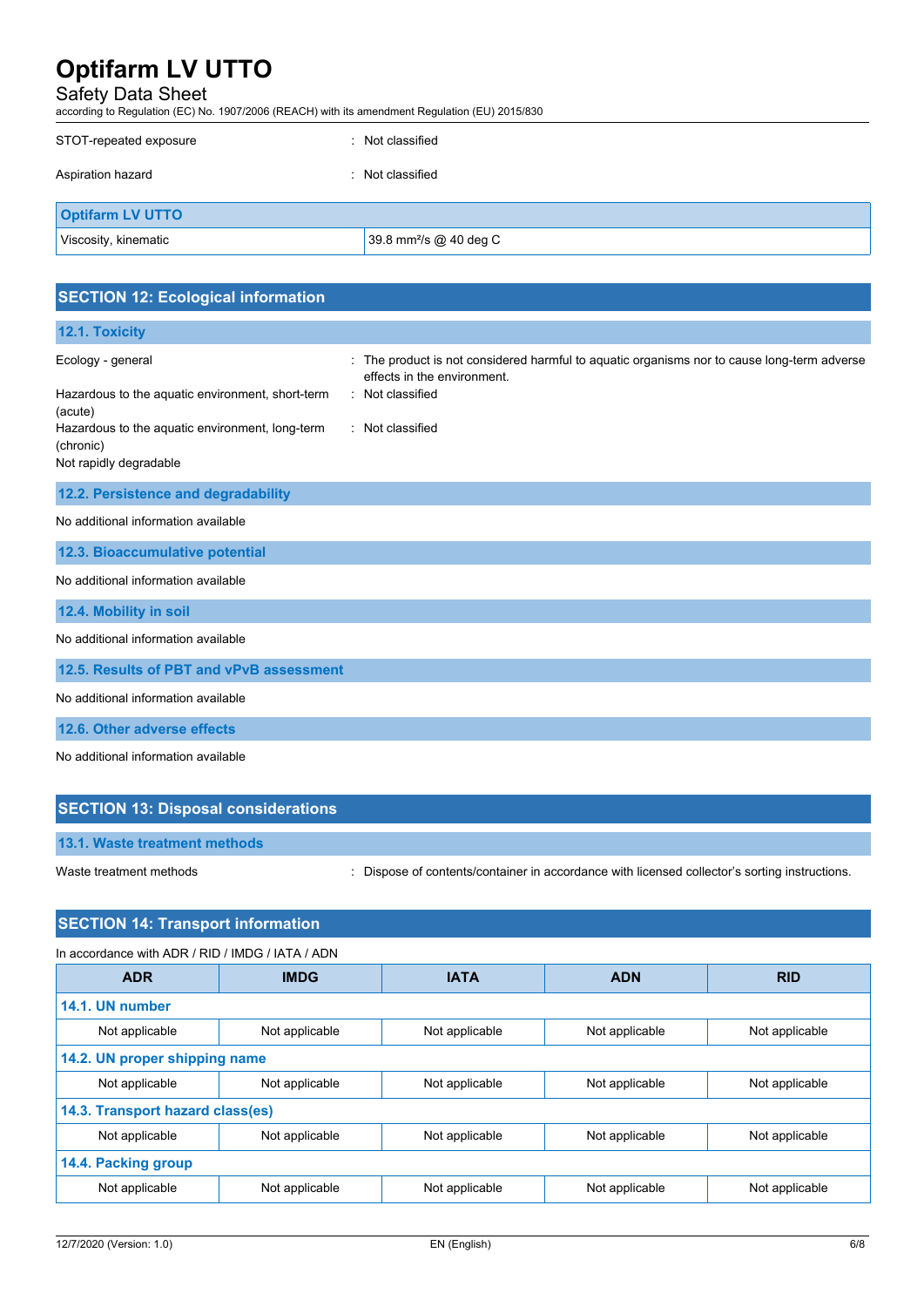# Safety Data Sheet

according to Regulation (EC) No. 1907/2006 (REACH) with its amendment Regulation (EU) 2015/830

| 14.5. Environmental hazards                                          |  |  |  |
|----------------------------------------------------------------------|--|--|--|
| Not applicable<br>Not applicable<br>Not applicable<br>Not applicable |  |  |  |
| No supplementary information available                               |  |  |  |
| 14.6. Special precautions for user                                   |  |  |  |

#### **Overland transport**

**Transport by sea** Not applicable **Air transport** Not applicable **Inland waterway transport** Not applicable

**Rail transport**

Not applicable

**14.7. Transport in bulk according to Annex II of Marpol and the IBC Code**

#### Not applicable

## **SECTION 15: Regulatory information**

#### **15.1. Safety, health and environmental regulations/legislation specific for the substance or mixture**

#### **15.1.1. EU-Regulations**

Contains no REACH substances with Annex XVII restrictions

Contains no substance on the REACH candidate list

Contains no REACH Annex XIV substances

Contains no substance subject to Regulation (EU) No 649/2012 of the European Parliament and of the Council of 4 July 2012 concerning the export and import of hazardous chemicals.

Contains no substance subject to Regulation (EU) No 2019/1021 of the European Parliament and of the Council of 20 June 2019 on persistent organic pollutants

#### **15.1.2. National regulations**

No additional information available

**15.2. Chemical safety assessment**

No chemical safety assessment has been carried out

## **SECTION 16: Other information**

| <b>Abbreviations and acronyms:</b> |                                                                                                 |
|------------------------------------|-------------------------------------------------------------------------------------------------|
| <b>ADN</b>                         | European Agreement concerning the International Carriage of Dangerous Goods by Inland Waterways |
| ADR.                               | European Agreement concerning the International Carriage of Dangerous Goods by Road             |
| ATE                                | <b>Acute Toxicity Estimate</b>                                                                  |
| <b>BLV</b>                         | Biological limit value                                                                          |
| CAS-No.                            | <b>Chemical Abstract Service number</b>                                                         |
| <b>CLP</b>                         | Classification Labelling Packaging Regulation; Regulation (EC) No 1272/2008                     |
| <b>DMEL</b>                        | Derived Minimal Effect level                                                                    |
| <b>DNEL</b>                        | Derived-No Effect Level                                                                         |
| EC50                               | Median effective concentration                                                                  |
| EC-No.                             | European Community number                                                                       |